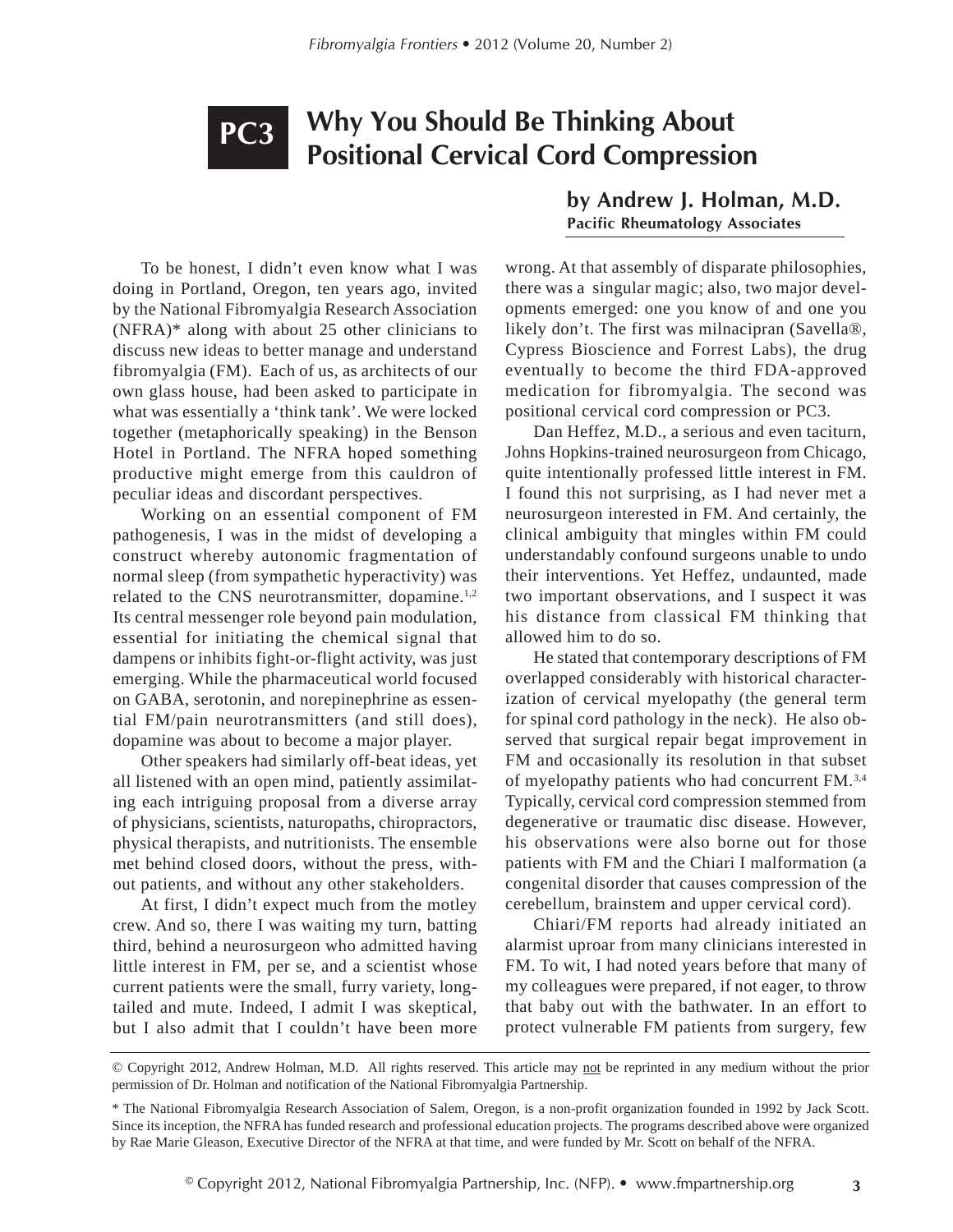if any clinicians wanted to hear anything more about the Chiari malformation, myelopathy, or anything else related to these concepts, and, they predictably ridiculed anyone who tried.

Yet at this forum, Heffez was neither interrupted nor scolded by irate physicians. At long last, he was finally afforded ample opportunity to explain his position. He elaborated that Chiari I was simply a readily identifiable condition leading to cervical cord and lower brainstem compression. Its consequences were recognizable, well studied, and overlapped considerably with FM symptomatology. Following this introduction to craniocervical anatomy, he moved on to something even much more common.

Heffez proposed a new and analogous possibility – one, that to my knowledge, had not been previously advanced. He presented magnetic resonance (MR) images of the cervical spine, not simply in the traditional neutral view offered by all MRI facilities, but also in midline sagittal views, with the neck bent forward in flexion and with the neck bent back in extension. While not difficult to accomplish, no one had pursued this for reasons not difficult to understand. The MRI is a multi-million dollar instrument. Repositioning patients takes time and effort not reimbursed by insurance carriers. Besides, relative to classic radiographs and even computed tomography (CT), MR images already provided exceptional detail and clinical information. So, why the additional views and bother?

Well, no one knows what's under a rock – until it's turned.

Heffez showed an example of a classic neutral MRI view demonstrating modest disc bulges, arguably inconsequential in anyone's assessment. In flexion, the spinal canal was similarly patent with even some retraction of disc material from the spinal canal. But, in extension, with the head back, the spinal cord was pinched from a disc unexpectedly more prominent. Also completely unsuspected, the ligamentum flavum, which makes up a portion of the back wall of the cervical spinal canal, buckled like a knuckle pressed into the spinal cord from behind. Generally, only distortion of the neck in extension allows visualization of this injured ligament buckling. So, combined, these two unanticipated masses acted in coordinated fashion to obliterate the cerebrospinal fluid space around the cord at that level, and consequently, pinch the cord.

Heffez offered this positional cervical cord compression (PC3) as an anatomical analogy to cervical myelopathy – consistent with his examination

**NEUTRAL POSTURE: Above:** Classic neutral supine MRI of the neck. 14<sub>cm</sub> **At right:** Same .03cm image, with spinal canal diameters at 08cm each disc level 94cm added by the radiologist. (Images courtesy of Andrew Holman, M.D.) /9 SAG T2 TSE RESTORE TR=2810 TE=105

**FIGURES 1 & 2**

findings – and as a serious cause of widespread referred pain. This evident cord compression had been missed by the best imaging technology modern medicine had to offer: the classic MRI. More than a few jaws in the audience simultaneously dropped.

3 graphics of head posture © photography 33 / www.fotosearch.com

Next at bat came Andrei Krassioukov, M.D., to speak about rats and spinal cord injury.<sup>5</sup> His research addressed quadriplegia, and following Heffez's revelation, I truly felt like Alice down the rabbit hole. My education was becoming stranger by the minute. I had many patients with FM, but rarely did they offer a history of significant trauma. None of them was quadriplegic. So, could such seemingly unrelated information be of any relevance to my practice? It didn't take long to learn how.

Krassioukov made a seminal comment: Abutment or light, innocuous pressure on the cervical cord in an anesthetized rat altered blood pressure and pulse rate.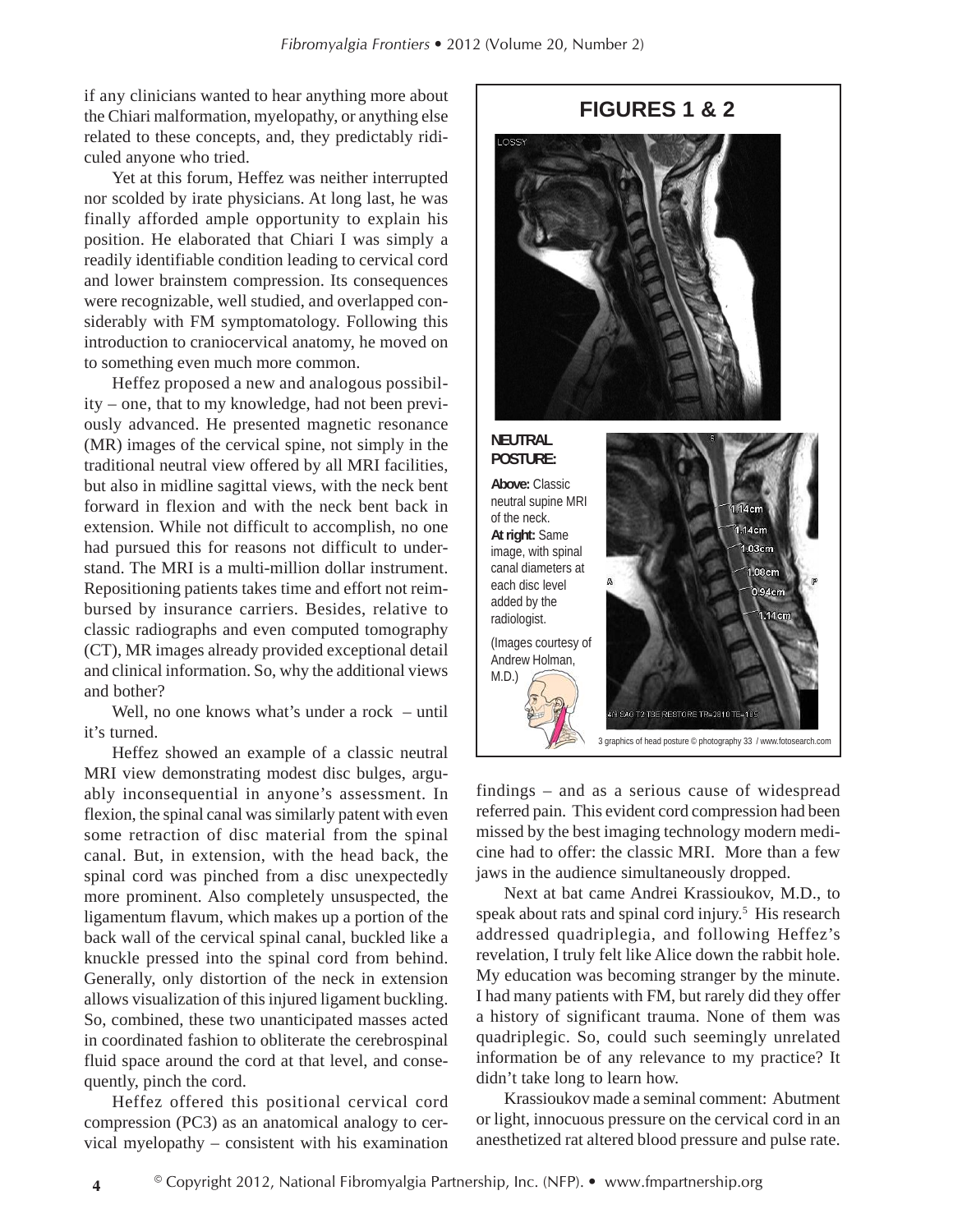

This was germane to Heffez's model describing intermittent compression as an abutment to the cord in humans – not a cord injury, but an irritation. Krassioukov explained how similar thoracic or lumbar cord abutment did not have physiologic cardiovascular consequences, i.e., autonomic consequences. Interesting also was that cervical disc disease and pain is more commonly found among patients with FM than either thoracic or lumbar disease.

Heffez planted the seed, and Krassioukov applied the fertilizer. I was next – postulating how an overactive autonomic nervous system (ANS), influenced by cerebral dopamine depletion, could fragment deep sleep (stage III/IV and now termed N3) – consistent with studies that appeared to cause features of FM experimentally.<sup>6-8</sup> The impact and connection of their lectures to my conception of FM patient care had sprouted.

I had hoped to reduce FM pain, fatigue, dyscognition, etc., by attenuating an already overactive autonomic nervous system. I wanted to restore normal sleep by reducing autonomic arousal – to let rather than make patients sleep. Manuel Martínez-Lavín, M.D., had already documented overactive autonomic function in patients with FM.9,10 Could positional cervical cord compression (PC3) as an unanticipated and hidden cause of autonomic activation sabotage my treatment paradigm? It certainly seemed possible. Other known autonomic arousal could do so, including pain, stress, fear, a crying child, abuse,

# **FIGURE 3 FIGURES 4 & 5 EXTENSION:** Head and neck are bent backward. **Above:** Extension MRI of the cervical spine.  $.22cm$ **At Right:** 1.14cm Measurements 0.74cm of cervical spinal 0.81cm canal again shown. 0.94cm 1.19cm (Images courtesy of Andrew Holman, M.D.) 9 SAG T2 TSE EXTENSION TR=2600 TE=109

etc. Each arousal could act to block restoration of normal, restorative, deep sleep.

It was also known that some patients reported onset of FM after cervical spine injuries, often as a presumed consequence to motor vehicle accidents.<sup>11</sup> Yet strangely, that hadn't been a prominent topic of discussion in my practice. Notwithstanding, I figured that there could indeed be a patient or two who might benefit from this modified flexion-extension MRI concept. At least a couple….

Today, I laugh out loud when I recall how naïve I was sitting, listening, and considering the consequences of what I had just heard, locked up in that small conference room in the Benson Hotel in 2002.

### **THE FIRST HURDLE**

The concept of PC3 might have withered right then and there if not for the generosity of Ken Reger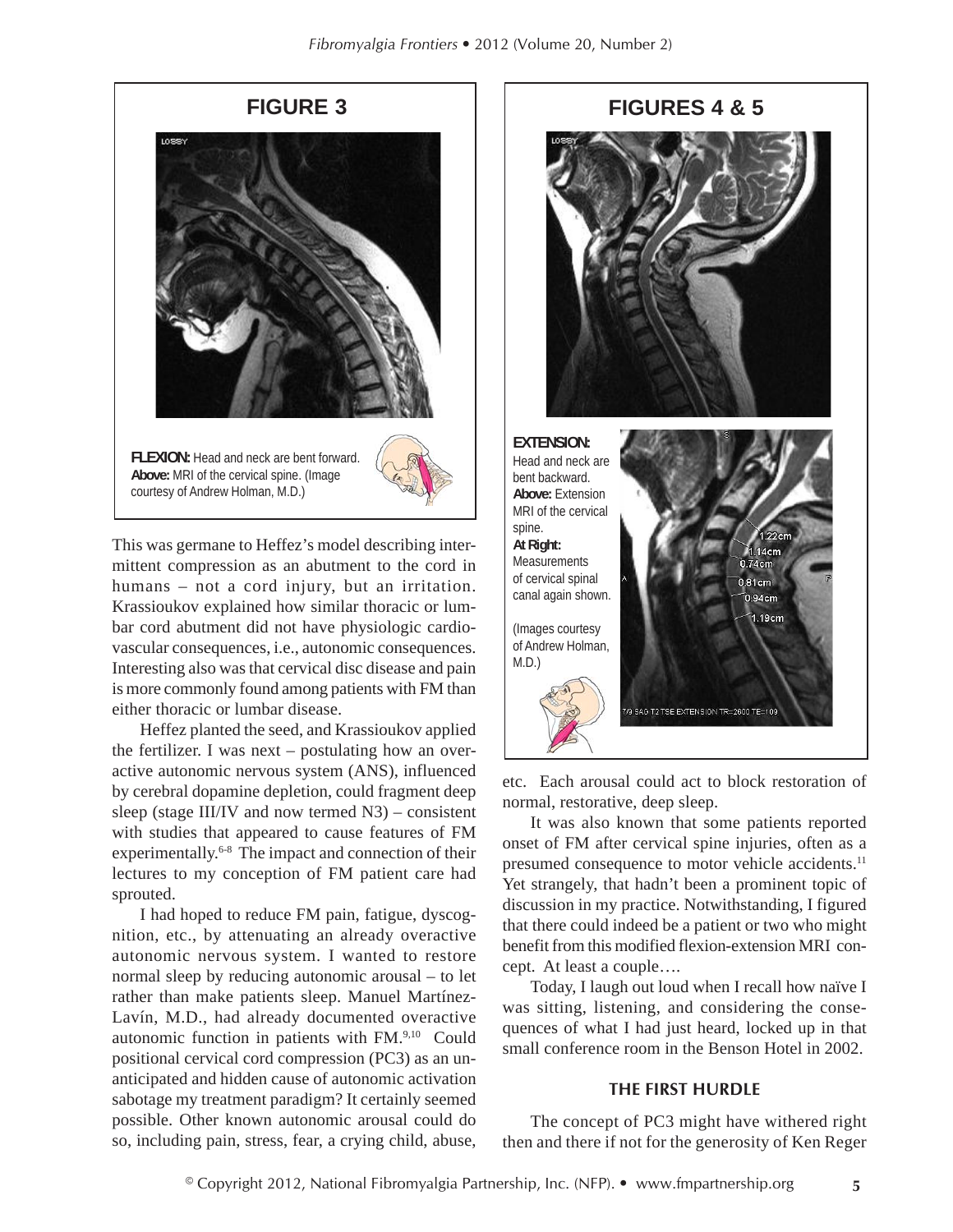M.D., a MRI radiologist at Valley Radiologists in Renton, WA. You would think that this kind of scientific exploration would be the exclusive prevue of the National Institutes of Health (NIH) or some laudable university, but not this time. Ken offered something not unique in medicine, but rarely publicized: an unheralded generosity and cooperative spirit that elevated patient need as his sole priority.

I spoke with him about Heffez's suggestion and how he had modified the cervical MRI by including two additional sagittal views in flexion and extension. Could we do it, too? Could we get the proper equipment, software, and technical support? He said we could – but there was a problem.

I distinctly remember looking back at him waiting for the other shoe to drop. Sure, our institution had the same MRI that Heffez used, but there was a problem. In fact, any MRI facility worldwide could do it, but still, there was a problem. We wouldn't get paid.

Yes, the radiologists would be compensated for the classic cervical MRI, but not for the extra fifteen minutes required to reposition and scan the patients. I suspect that we both had the same thought. How about we do it anyway … maybe for a single patient. The first subject for any new diagnostic tool generally has the most obvious need. So, of course, it was positive, and as the cliché goes: the rest is history. At last count, the Valley Medical Center experience for the flexion-extension, cervical spine MRI exceeded 3,000 patients.

As clinicians, we may have many reasons to suspect a problem like myelopathy – neurological deficits, muscular spasm, abnormal reflexes, poor balance, neck pain with extension. We know that some problem exists, and the trick is obtaining proof. The new MRI protocol was simply confirmatory. Many local hospitals decline to offer this study, especially our more prestigious, wellrespected institutions, but this is expected to change. Currently, there are eight locations that follow the protocol devised by Heffez: five in Seattle, two in Portland, Oregon, and one in Milwaukee, Wisconsin, where Dan Heffez practices.

#### **SCIENCE**

In 1998, the famous radiology professor, Donald Resnick, M.D., documented variable narrowing of cervical neuroforamina with neck positioning, $12$  but

the spinal cord was not similarly investigated at the time. However, subsequent consideration of dynamic change to the spinal canal with neck movement was probably inevitable. Dan Heffez reviewed his data of surgical outcomes, but clinical characteristics of PC3 in a non-surgical population were not presented until 2006 at another NFRA meeting and later published in 2008 in *The Journal of Pain*. 13 For that monthly edition, *J Pain* editors decided to put the three images on their cover (neutral, flexion, and extension positions of the neck and cervical spine). Although it's not *Rolling Stone* magazine, it might just be the best a rheumatologist could hope for.

During two months chosen at random, 71% of all patients presenting with fibromyalgia at Pacific Rheumatology Associates were found to also have unsuspected PC3. The most common discs involved were those most commonly affected by posttraumatic and degenerative disc disease. Of note, only 21% of patients with PC3 would have received confirmation of cord compression had they received only the standard neutral views. Thus, 4 of 5 patients with PC3 are missed if one relies solely on a traditional cervical spine MRI.

The *J Pain* paper also assessed patients referred for FM, yet without sufficient tender point count to confirm FM. This has been a contentious issue for many clinicians, particularly our European colleagues. In fact, this concern – of what really constitutes FM (widespread pain or tenderness to light touch [allodynia]) – has prompted recent adoption of a revised diagnostic approach to FM.14 By 1990 American College of Rheumatology criteria, FM is classified by at least three months of widespread pain and at least 11 of 18 specific tender points.<sup>15</sup> The new approach tabulates areas of pain by questionnaire and does not require a physical examination for tenderness.

For many years, clinicians have struggled with the veracity of FM because so many of their patients with the fatigue, muscular spasm, widespread pain, sleep disturbance and dyscognition of FM lack sufficient tender points, i.e., widespread allodynia. In the *J Pain* paper, 85% of these patients had PC3. This observation raises the question of whether or not PC3 alone presents as widespread pain without allodynia. Most likely, PC3 is an entity unto itself, but it can also be an important cause of pain, autonomic arousal, and hence, secondary FM.

Of note, there were two classic Chiari malformations identified among the *J Pain* study partici-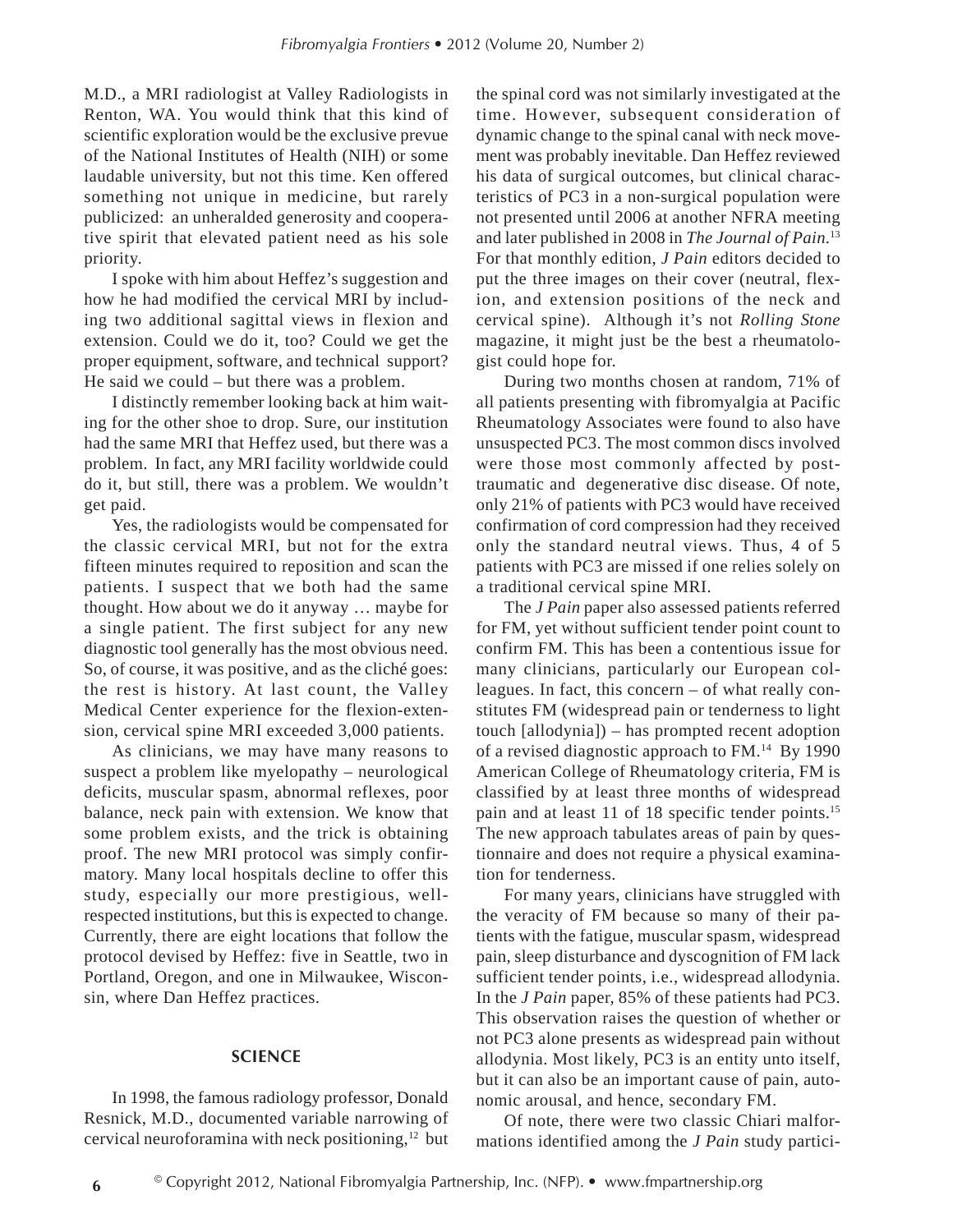pants in addition to one case each of unsuspected multiple myeloma (MM) and multiple sclerosis (MS). It should be noted, however, that these were the only two cases found among the current data base of flexion-extension C-spine MRIs to date. Although FM can coexist with any disorder (with the probable exception of the high dopamine state, schizophrenia), there is no reason to infer that MS and MM are likely to be better identified with this modified MRI protocol.

Heffez has since explained that PC3 manifests the aging of an injury, one often occurring ten to thirty years previously.16 Many patients with PC3 do not recall a specific injury, but clearly the MRI demonstrates disruption of the ligamentum flavum and the corresponding disc. What the enhanced MRI clarifies is the actual severity of the anatomical disruption and impingement of the cord with varied position. And, narrowing of a cervical spinal canal (normal  $13-15$  mm) to  $8-10$ mm or as low as  $4-6$  mm, while both painful, has very different treatment implications.

Curiously, the cord is not considered injured and there is usually no tissue damage. Rather, PC3 is thought to reflect spinal cord irritation. There are no 'cord signals' by MRI to alert the radiologist. There is usually no evidence of spinal cord atrophy, scarring, or thinning (myelomalacia). There may be flattening of the cord, and this is not uncommonly reported on traditional C-spine MRI reports. But generally, without the extension views, it has remained enigmatic exactly why a cord would be flattened. Perhaps for some, this mystery may now have a suitable explanation in PC3.

Clinically, patients with PC3 generally abhor cervical extension, such as being positioned in a hair dresser's sink for any significant length of time, or in a dentist's chair, looking at the stars or firework displays, reading a computer screen over reading glasses, or riding a bicycle (non-recumbent). They may notice a variety of neurologic symptoms quite separate from the pain, such as fatigue and sleep disturbance that characterize FM. Asymmetric grip strength, poor balance (especially with eyes closed), numbness, tingling throughout the body, dizziness, and gait disturbances are common.

In fact, the first and only controlled study using a detailed neurological examination in patients with FM compared to age-matched controls reported in 2009 that 70% of patients with FM had objective neurological deficits<sup>1</sup> – not simply neurological complaints, but impairment. The

authors concluded that PC3 might be a reasonable explanation.

Autonomically-mediated processes are also commonly identified in patients with FM. These include temperature dysregulation, abnormal sweating, gastrointestinal issues such as irritable bowel syndrome and gastric hyperacidity, bladder irregularities, and cardiovascular concerns such as palpitation and atypical (non-cardiac) chest pain. Again, as a potent autonomic arousal in animal models, comorbid PC3 might suggest a plausible rationale.

Finally, the Seattle experience has been confirmed, at least in one study. In Portland, Cheryl Hryciw, ARNP, reported that 55% of a cohort of her patients with FM evaluated at the Oregon Health & Science University also had PC3.18 In addition, she found that 50% of those with PC3 had obstructive sleep apnea – another well-studied and documented autonomic arousal. And finally, a 2011 paper in *Neurosurgery* went so far as to recommend that patients with FM undergo only a flexionextension rather than traditional cervical MRI when evaluating the neck.<sup>19</sup>

#### **TREATMENT**

### *Physical Therapy*

In 2002, the only reported treatment of PC3 was surgical, but in the intervening ten years, only 15% of patients in Seattle with even significant spinal cord compression have required surgical decompression. The other 85% have often benefited from a new, innovative physical therapy program developed locally to address PC3. Admittedly, I was skeptical about physical therapy, because I had offered it unsuccessfully for many years to patients suffering from FM and cervical pain. Often, it merely exacerbated their pain. However, the PC3 program



is significantly different and best envisioned as spinal cord centric, not a reemphasis on arthritic or degenerative disc disease.

Two fundamental concerns are addressed in the PC3 program. First, patients with FM have poor position sense, i.e., awareness of their postural alignment. This © LifeArt / www.fotosearch.com has also been observed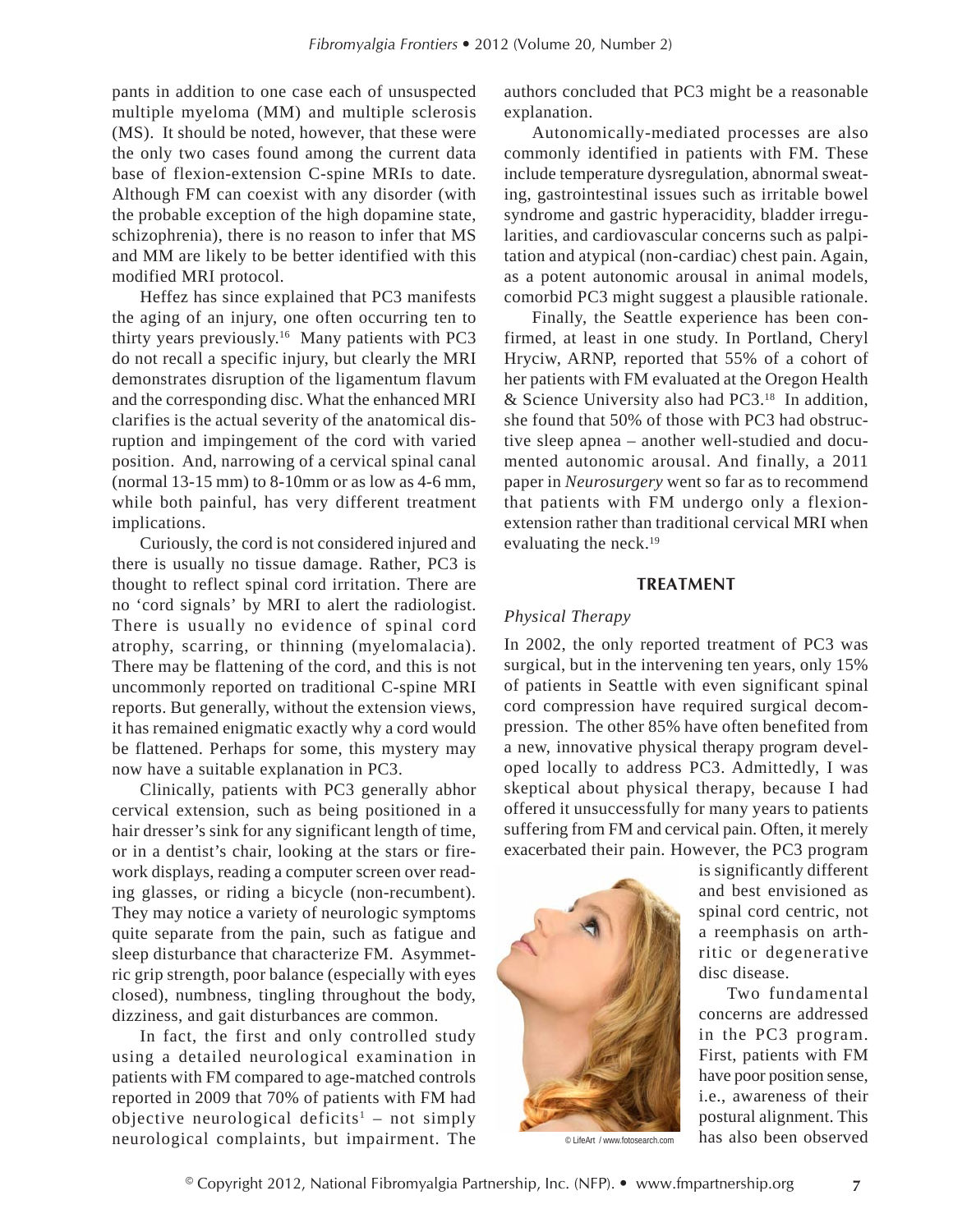in patients with benign joint hypermobility (BJH). Not surprisingly, BJH is common among patients with FM<sup>20</sup> and within their families. Some suggest that this is because BJH, in addition to ligamentous laxity, is also associated with a tendency to develop partial autonomic instability.<sup>21</sup> In addition, autonomic arousal, if sufficiently active, can chronically fragment deep, restorative sleep – arguably an integral component of FM pathophysiology.

The second phase of PC3 therapy acts to support and stabilize an injured and redundant ligamentum flavum that bulges into the spinal cord with extension. The exact reason for success continues to be a topic of ongoing research, but outcomes are encouraging. The program is available in Portland (OR) and south Seattle, but can be shared with any interested therapists and patients. Most patients with compression of the cord due to narrowing of the cervical spinal canal to 8-10 mm generally respond, while narrowing below 7mm is less predictable.

#### *Surgery*

Patients with cervical canals narrowed to 4-6 mm at any disc level usually require surgical repair. The Seattle data base of one neurosurgeon particularly interested in PC3 now exceeds 420 patients. The most successful approach has been anterior disc fusion with internal fixation, an observation also confirmed in Portland. A hard Philadelphia collar is required for a month post-operatively followed by the same PC3 PT program for 1-2 months. Surgical patients have led the way to reveal what is actually attributable to PC3 clinically. They often note resolution or improvement not only of comorbid FM, consistent with Heffez's first reports, but also migraines and many dysautonomic symptoms detailed above.

#### *Medications*

PC3 is not a diagnosis yet validated by the FDA, but some medications may be logically applicable based on individual consultation with one's clinician. While not studied formally in PC3, the three medications already FDA-approved for fibromyalgia (pregabalin, duloxetine, milnacipran) are all postulated to work, to some degree, at the level of the spinal cord. In fact, pregabalin is approved by the EMEA22,23 (the FDA equivalent in Europe) for the treatment of spinal cord injury pain – a diagnostic designation not used in the US. Consequently, some may wonder whether or not pregabalin effectively treats FM, as

documented in numerous clinical trials, or simply reduces pain, etc., by addressing co-morbid PC3.24 No one knows, because FM study patients have not been screened for PC3. Only one FM randomized clinical trial to date excluded PC3 (pramipexole).25

 Other off-label considerations for PC3 may include medications known to reduce neuronal excitability, such as anticonvulsants (akin to pregabalin). Analgesics, while not generally recommended for FM, could have a logical role for PC3 myelopathy. Non-steroidal anti-inflammatory drugs (NSAIDS) trials in FM have uniformly failed suggesting that PC3 might also not respond. Corticosteroids have been used for cervical myelopathy, but their adverse event profile makes them unattractive long term. Muscle relaxants may reduce secondary spasm, and some tricyclic antidepressants might address the cord. Finally, two benzodiazepines are known to reduce autonomic arousal and ameliorate restless legs syndrome (common in FM) and may be useful in patients with cervical spinal cord injury: lorazepam and clonazepam. Both are used only at bedtime (mean dose 1.8 mg) and have shown benefit and long-term safety among patients with FM,26,27 but require proper monitoring and sound clinical judgment.

#### **FUTURE**

Despite all of the above, there remains abundant PC3 research yet to completed. Further validation of its prevalence at centers beyond the Pacific Northwest is critical along with additional corroboration of treatment outcomes. Its application in whiplash and motor vehicle accident research remains to be explored. The role of PC3 either as a trigger or mimic of migraine has fundamental importance as does consideration of positional compression higher in the cervical canal, nearer the brainstem either with the classic Chiari I malformation or the controversial Chiari 0 concept. New, more effective treatments and less expensive diagnostic tools should be explored as well as eventually completing a trial that compares asymptomatic controls to patients with PC3 (ongoing).

 Yet notwithstanding, there is one concept upon which many clinicians and patients can probably agree: dynamic structures like the neck should be evaluated dynamically, with flexion and extension, and when feasible, with rotation and lateral bending. We cannot know and should not assume the state of one's anatomy without adequate visualization.